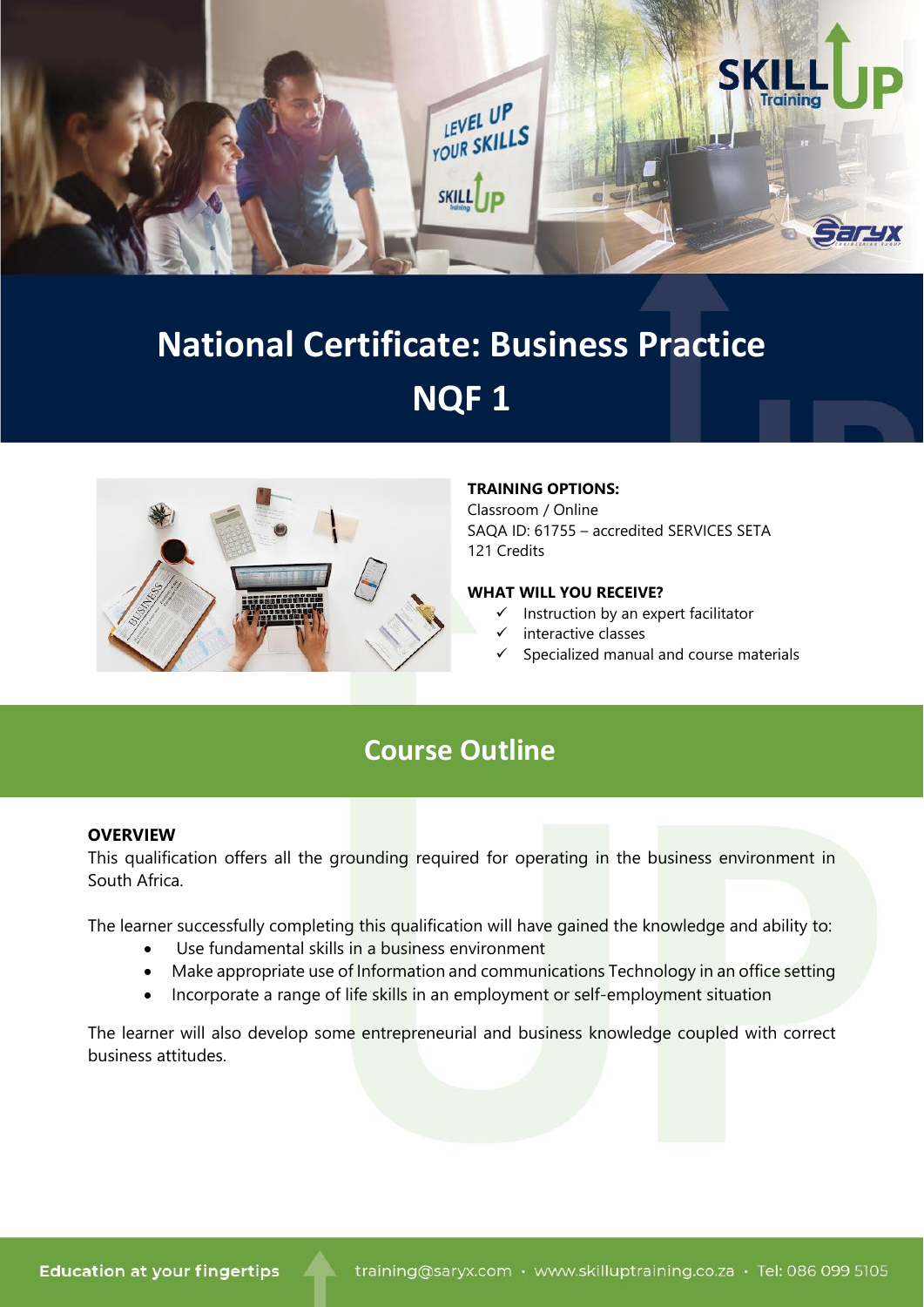### **OUTCOMES**

After you have successfully completed this programme, you should be able to:

# **1.** Skills Program 1: **Basic Mathematics**

| UNIT STANDARD DESCRIPTION                                    | ID     | <b>POINTS</b> |
|--------------------------------------------------------------|--------|---------------|
| Describe and represent objects in terms of shape, space and  | 119373 |               |
| measurement                                                  |        |               |
| Describe, interpret and represent mathematical patterns,     | 119368 | 6             |
| functions and algebra in different contexts                  |        |               |
| Process, analyse and communicate numerical data              | 110083 |               |
| Work with numbers; operations with numbers and relationships | 119362 | 4             |
| between numbers                                              |        |               |

## **2. Skills Program 2: Business Communication**

| UNIT STANDARD DESCRIPTION                           | ID     | <b>POINTS</b> |
|-----------------------------------------------------|--------|---------------|
| Engage in a range of speaking/signing and listening | 119635 | b             |
| interactions for a variety of purposes              |        |               |
| Explore and use a variety of strategies to learn    | 119631 |               |
| Read/view and respond to a range of text types      | 119640 | h             |
| Write/Sign for a variety of different purposes      | 119636 |               |

# **3.** Skills Program 3: **Business Skills**

| UNIT STANDARD DESCRIPTION                                     | ID     | <b>POINTS</b> |
|---------------------------------------------------------------|--------|---------------|
| Demonstrate an understanding of entrepreneurship and          | 10006  | 2             |
| develop entrepreneurial qualities                             |        |               |
| Identify, analyse and select business opportunities           | 10007  |               |
| Demonstrate an understanding of a general business plan and   | 14444  |               |
| adapt it to a selected business idea                          |        |               |
| Demonstrate the ability to start and run a business and adapt | 10009  |               |
| to a changing business environment                            |        |               |
| impact of customer                                            | 110082 | 6             |

# **4.** Skills Program 4: **Financial Management**

| UNIT STANDARD DESCRIPTION                                  | ID     | <b>POINTS</b> |
|------------------------------------------------------------|--------|---------------|
| Demonstrate an understanding of basic accounting practices | 13999  | 4             |
| Manage personal finances                                   | 243189 | -8            |
| Develop analytical perception                              | 256155 | -8            |
| Engage in directed planning behaviour                      | 256134 | -8            |
| Interpret and implement instructions                       | 256154 | 8             |